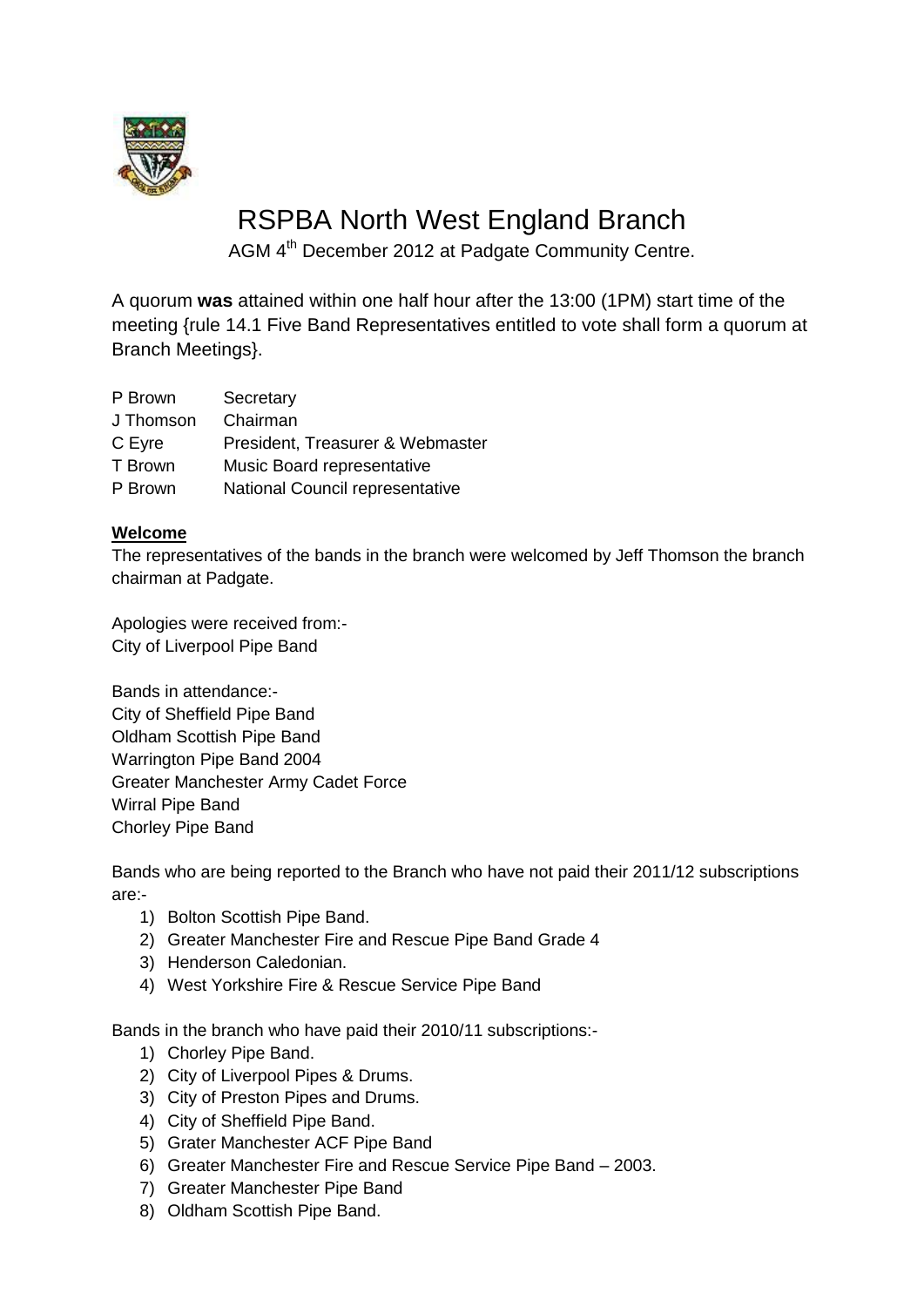- 9) Scots Guards Association Pipe Band Manchester.
- 10) South Cheshire Pipe Band.
- 11) Warrington Pipe Band 2004.
- 12) Wirral Pipe Band.

It is important that the paid up bands support their branch and the volunteer officials, it is now time to "**use it or lose it**".

#### **2010/11 Accounts**

The 2011 accounts have been prepared. They were issued at the last GM and a copy has already been sent to headquarters. This has been a good year for the branch; costs have been kept to a minimum by use of adjudicators that can make use of low cost flights.

Motion to accept the Accounts: Prop: Oldham Scottish Pipe Band. Sec: Warrington Pipe Band – 2004. Accepted: Unanimous

#### **Branch executives for 2011/12**

The holders of the posts due for election in 2011 have agreed to be considered again for a further term of office (three years) until 2014. Motion to ratify the candidates was unanimous.

| Post                    |           | In Post         |                                         |
|-------------------------|-----------|-----------------|-----------------------------------------|
|                         |           | until           |                                         |
| President               | C Eyre    | Dec 2014        | Prop: City of Sheffield Pipe Band       |
|                         |           |                 | Sec: Warrington Pipe Band 2004          |
| Chairman                | J Thomson | Dec 2014        | Prop: City of Sheffield Pipe Band       |
|                         |           |                 | Sec: Wirral Pipe Band                   |
| Secretary               | P Brown   | Dec 2014        | Prop: Oldham Scottish Pipe Band Greater |
|                         |           |                 | Sec: Greater Manchester ACF.            |
| Treasurer               | C Eyre    | <b>Dec 2012</b> | Prop: Oldham Scottish Pipe Band.        |
|                         |           |                 | Sec: City of Liverpool Pipes and Drums  |
| <b>Music Board</b>      | T Brown   | Dec 2013        | Prop: Warrington Pipe Band - 2004.      |
|                         |           |                 | Sec: Oldham Scottish Pipe Band.         |
| <b>National Council</b> | P Brown   | Dec 2013        | Prop: City of Liverpool Pipes and Drums |
|                         |           |                 | Sec: Wirral Pipe Band                   |
| Trophy Steward,         | C Eyre    | Dec 2013        | Prop: Oldham Scottish Pipe Band.        |
| Web Site Design         |           |                 | Sec: City of Sheffield Pipe Band        |
| and Competition         |           |                 |                                         |
| Secretary               |           |                 |                                         |

The Pipe Band Magazine representative is Calum Brown. Details of branch competitions and results forwarded to Pipe Band Magazine.

#### **2011/12 Branch Levy**

Discussion on the Branch Levy that member bands are asked to pay to support the branch. The Levy must be paid if the band wishes to take part in Branch arranged activities. A motion was put forward to keep the Levy at its current level of £40:00. Prop: Wirral Pipe Band Sec: Warrington Pipe Band – 2004.